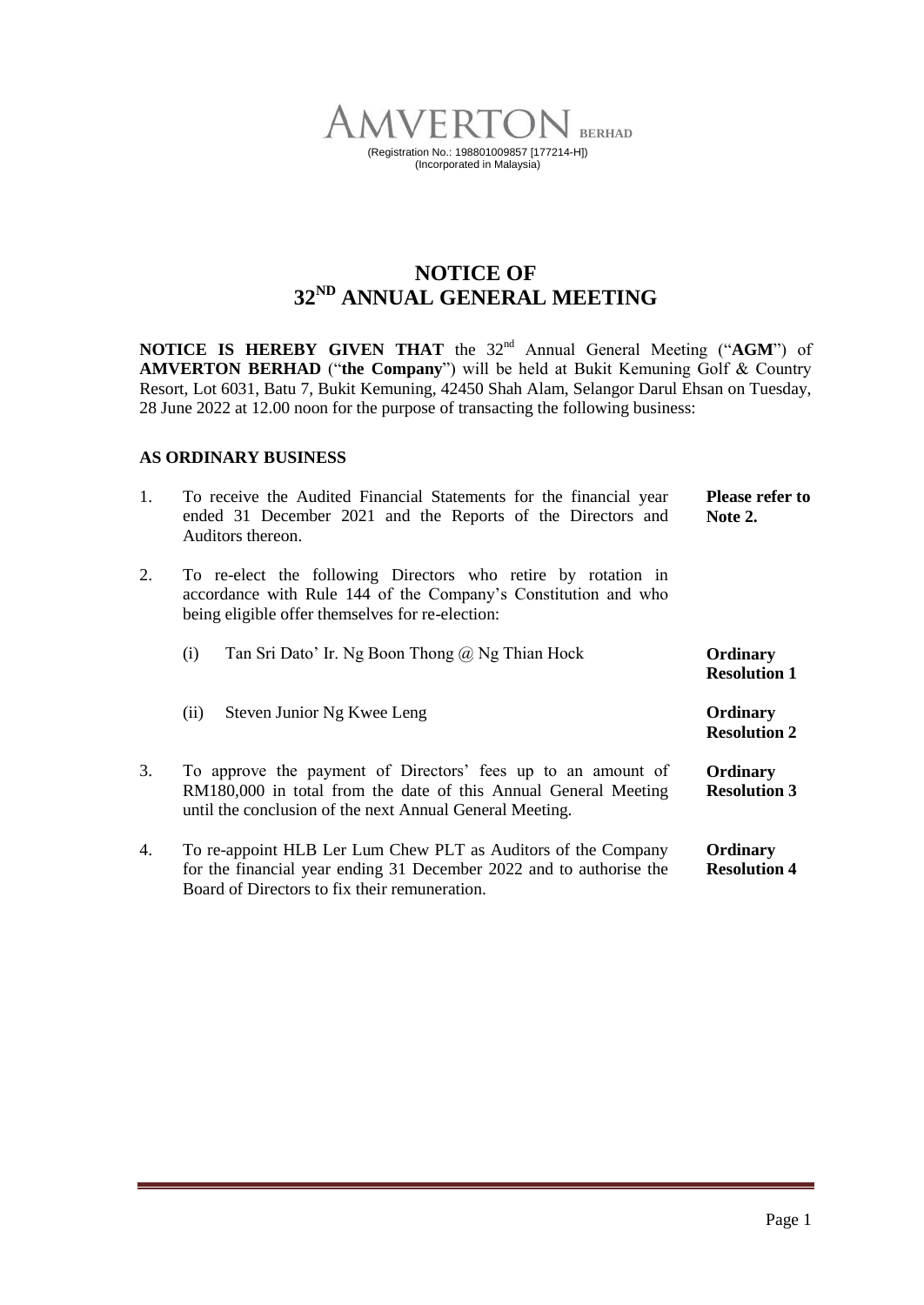5. To transact any other business of which due notice shall have been given in accordance with the Companies Act 2016 and the Company's Constitution.

## **By Order of the Board**

Cheam Tau Chern Company Secretary (MIA 18593) [SSM PC No.: 201908000002]

Klang 3 June 2022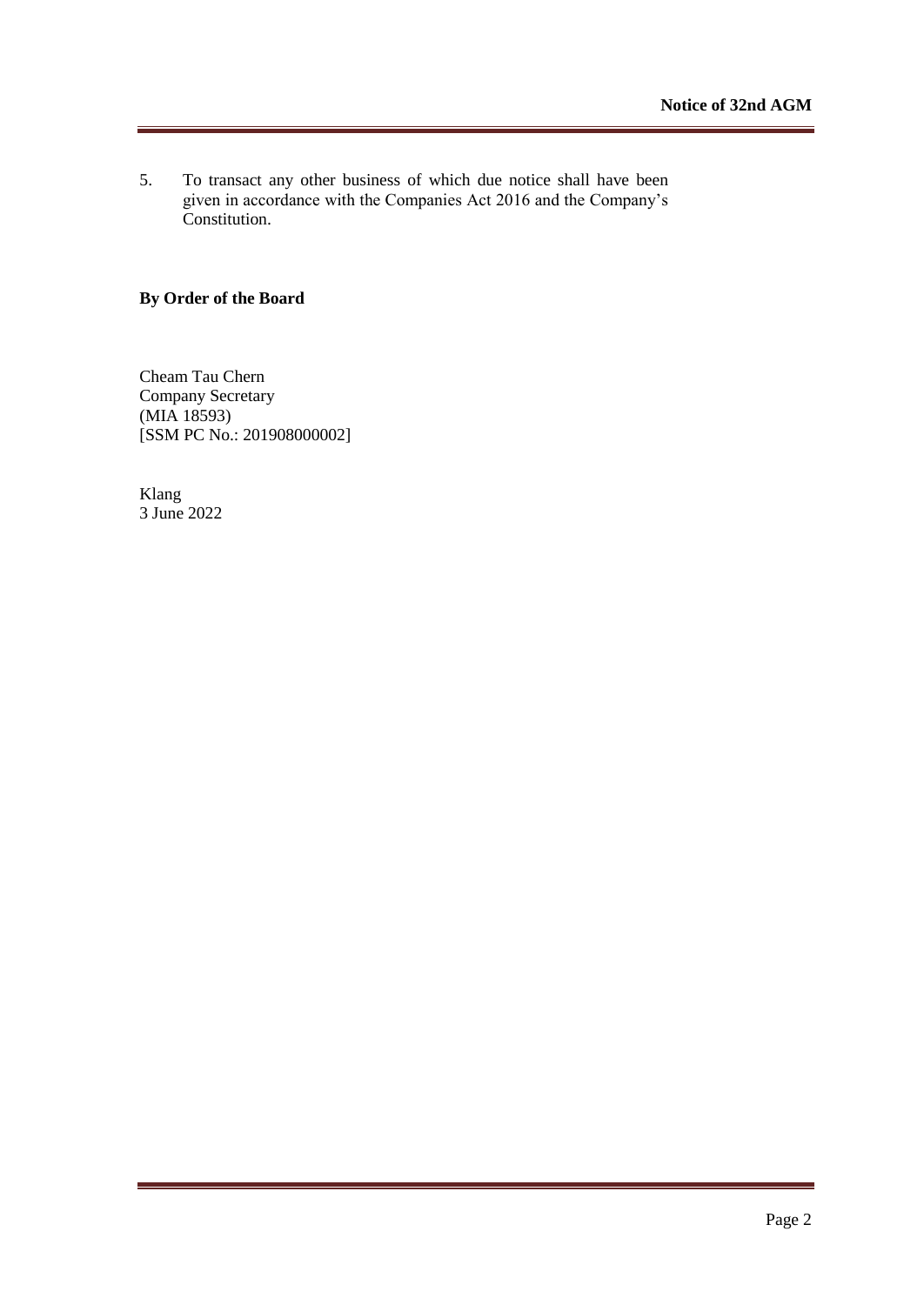#### **NOTES:**

#### **1. Participation and Appointment of Proxy**

- (a) A member entitled to attend and vote at the  $32<sup>nd</sup>$  Annual General Meeting ("AGM") is entitled to appoint one or more proxies to attend and vote in his stead. A proxy need not be a member of the Company.
- (b) The instrument appointing a proxy shall be in writing under the hand of the member or his attorney duly authorised in writing or, if the member is a corporation, either under seal or under the hand of an officer or attorney duly authorised.
- (c) Where a member of the Company is an authorised nominee as defined in the Securities Industry (Central Depositories) Act 1991 ("**SICDA**"), it may appoint not more than two (2) proxies in respect of each securities account it holds in ordinary shares of the Company standing to the credit of the said securities account.
- (d) Where a member of the Company is an exempt authorised nominee which holds ordinary shares in the Company for multiple beneficial owners in one securities account ("**omnibus account**"), there is no limit to the number of proxies which the exempt authorised nominee may appoint in respect of each omnibus account it holds. An exempt authorised nominee refers to an authorised nominee defined under the SICDA which is exempted from compliance with the provisions of Section 25A(1) of the SICDA.
- (e) Where a member appoints more than one proxy, the appointment shall be invalid unless he specifies the proportions of his holdings to be represented by each proxy.
- (f) The instrument appointing the proxy ("**proxy form**") must be deposited at the Company's Share Registrar's office, **Tricor Investor & Issuing House Services Sdn. Bhd. at Unit 32-01, Level 32, Tower A, Vertical Business Suite, Avenue 3, Bangsar South, No. 8, Jalan Kerinchi, 59200 Kuala Lumpur, Malaysia** or alternatively, the proxy form be dropped at **Tricor's Customer Service Centre at Unit G-3, Ground Floor, Vertical Podium, Avenue 3, Bangsar South, No. 8, Jalan Kerinchi, 59200 Kuala Lumpur, Malaysia**.
- (g) Only members whose names appear in the Record of Depositors as at **21 June 2022** will be entitled to attend the meeting or appoint proxies to attend and/or vote on his/her behalf.
- (h) Please ensure **ALL** the particulars as required in the proxy form are completed and that the proxy form is signed and dated accordingly.
- (i) The last date and time for lodging the proxy form is Sunday, **26 June 2022 at 12.00 noon.**
- (j) For a corporate member who has appointed a representative instead of a proxy to participate in this 32nd AGM, please deposit the **ORIGINAL** certificate of appointment executed in the manner as stated in the proxy form if this has not been lodged with the Company's Share Registrar earlier.
- (k) It is important that you read the Notification to Shareholders for the conduct of this  $32<sup>nd</sup>$  AGM.